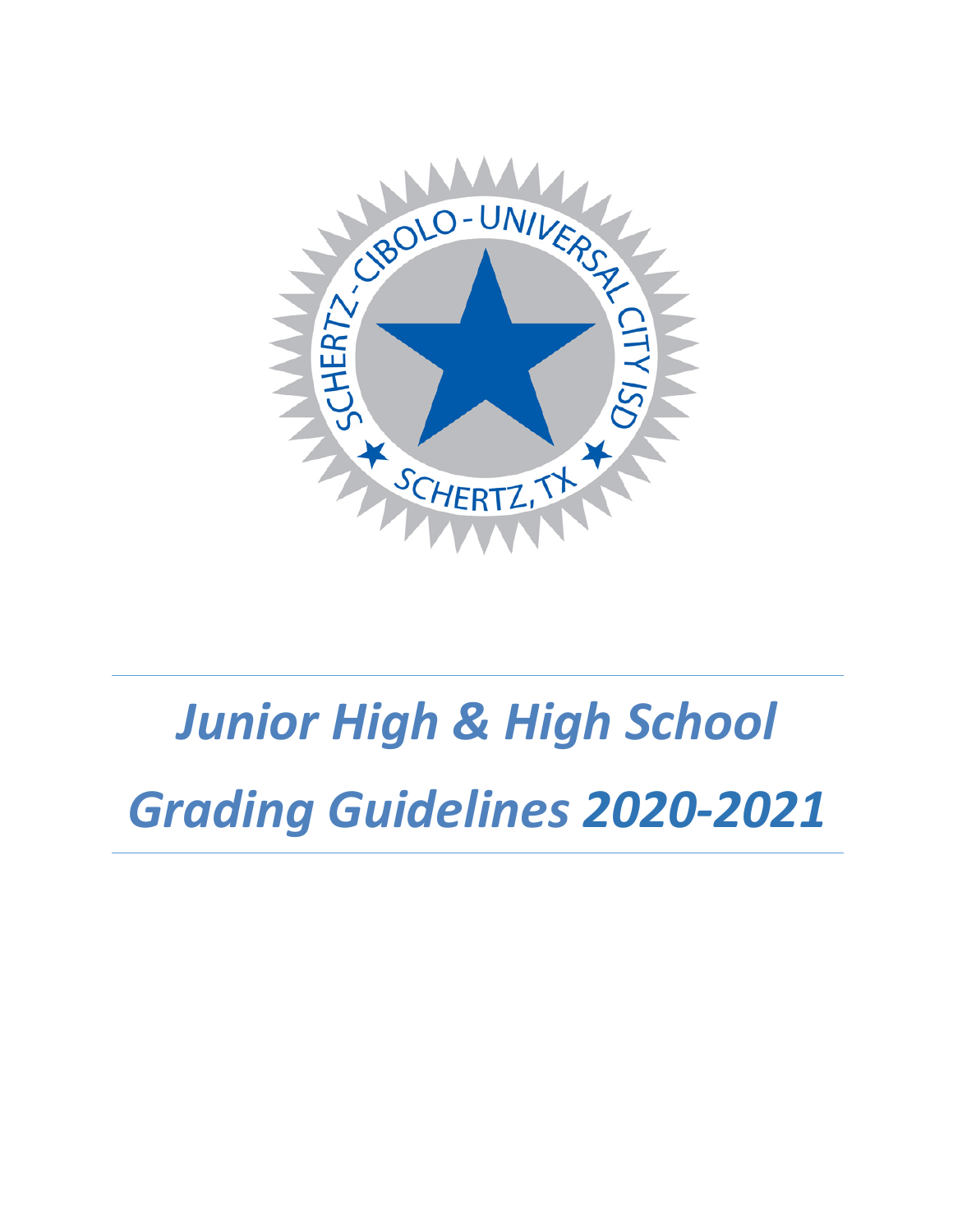# **Motto**

SCUC – A District with Passion and Purpose!

# **Mission**

SCUC ISD, a diverse community founded in trust and transparency, commits to empower all students to fulfill lifelong potential through inspiring learning experiences.

# **Vision**

Inspire – Innovate – EXCEL!

# **Priorities:**

Priority 1: All Graduates will be College and/or Career and/or Military Ready

Priority 2: High-performing and Engaged Workforce

Priority 3: Highly Satisfied Students, Parents and Community

Priority 4: Efficient District and Campus Operations

# **Board Policy**

EIA (LEGAL) GRADING POLICY

The District shall adopt a grading policy, including provisions for the assignment of grades on class assignments and examinations, before each school year. The District grading policy:

1. Must require a classroom teacher to assign a grade that reflects the student's relative mastery of an assignment;

2. May not require a classroom teacher to assign a minimum grade for an assignment without regard to the student's quality of work; and

3. May allow a student a reasonable opportunity to make up or redo a class assignment or examination for which the student received a failing grade. Education Code 28.0216

# EIA (LOCAL) GUIDELINES FOR GRADING

The Superintendent or designee shall ensure that each campus or instructional level develops guidelines for teachers to follow in determining grades for students. These guidelines shall ensure that grading reflects a student's relative mastery of an assignment and that a sufficient number of grades are taken to support the grade average assigned. Guidelines for grading shall be clearly communicated to students and parents. In accordance with grading guidelines, a student shall be permitted a reasonable opportunity to redo an assignment or retake a test for which the student received a failing grade.

# **Student Mastery of Learning**

The term *mastery* refers to the knowledge and skills necessary for students to be academically successful. Grades earned commonly reflect the degree to which students attain mastery in any given course. To determine the content on which mastery is based, teachers will rely on the state TEKS as reflected in the district aligned Pacing Calendars, Unit Maps and/or Focused Planning Guides.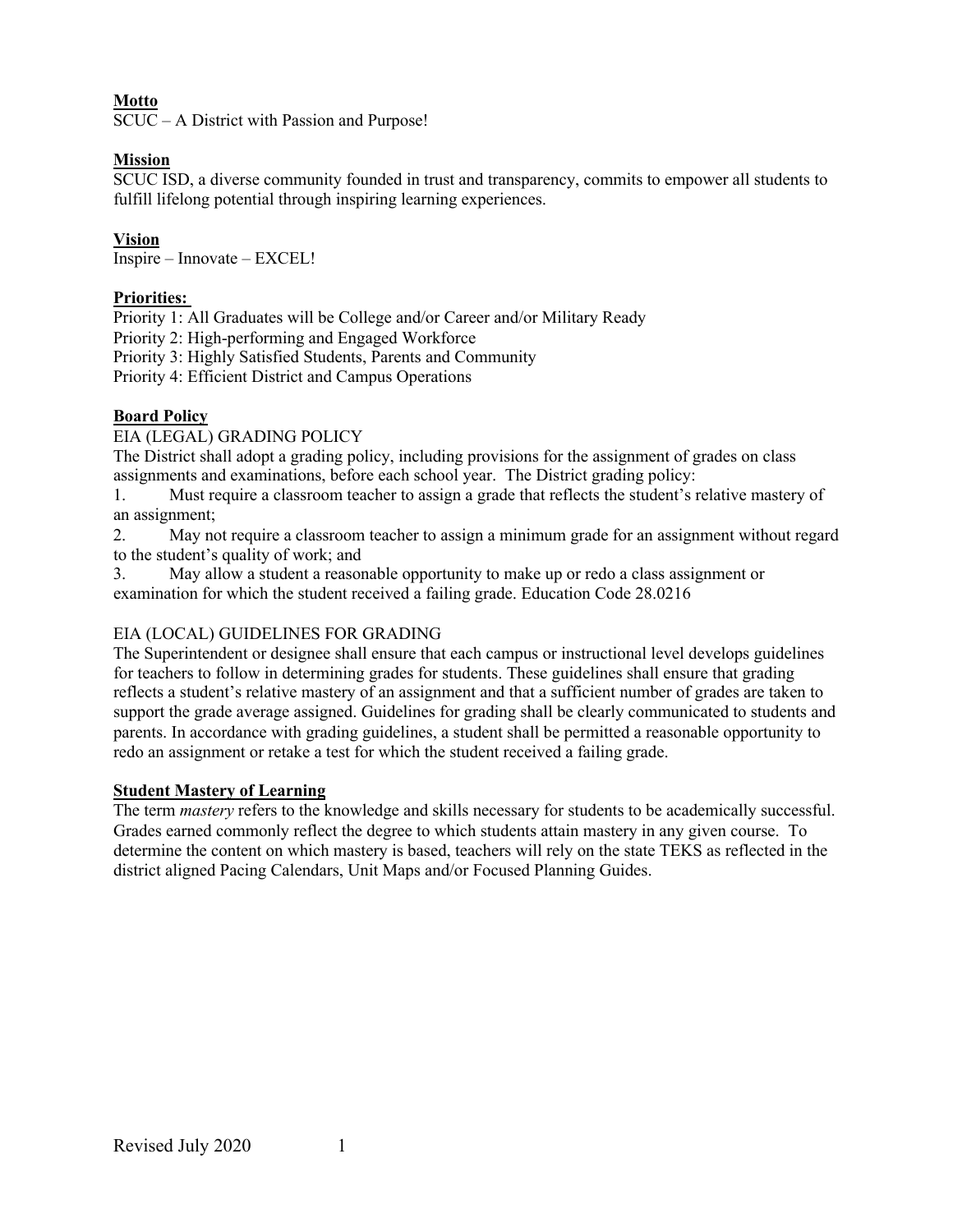# **Table of Contents**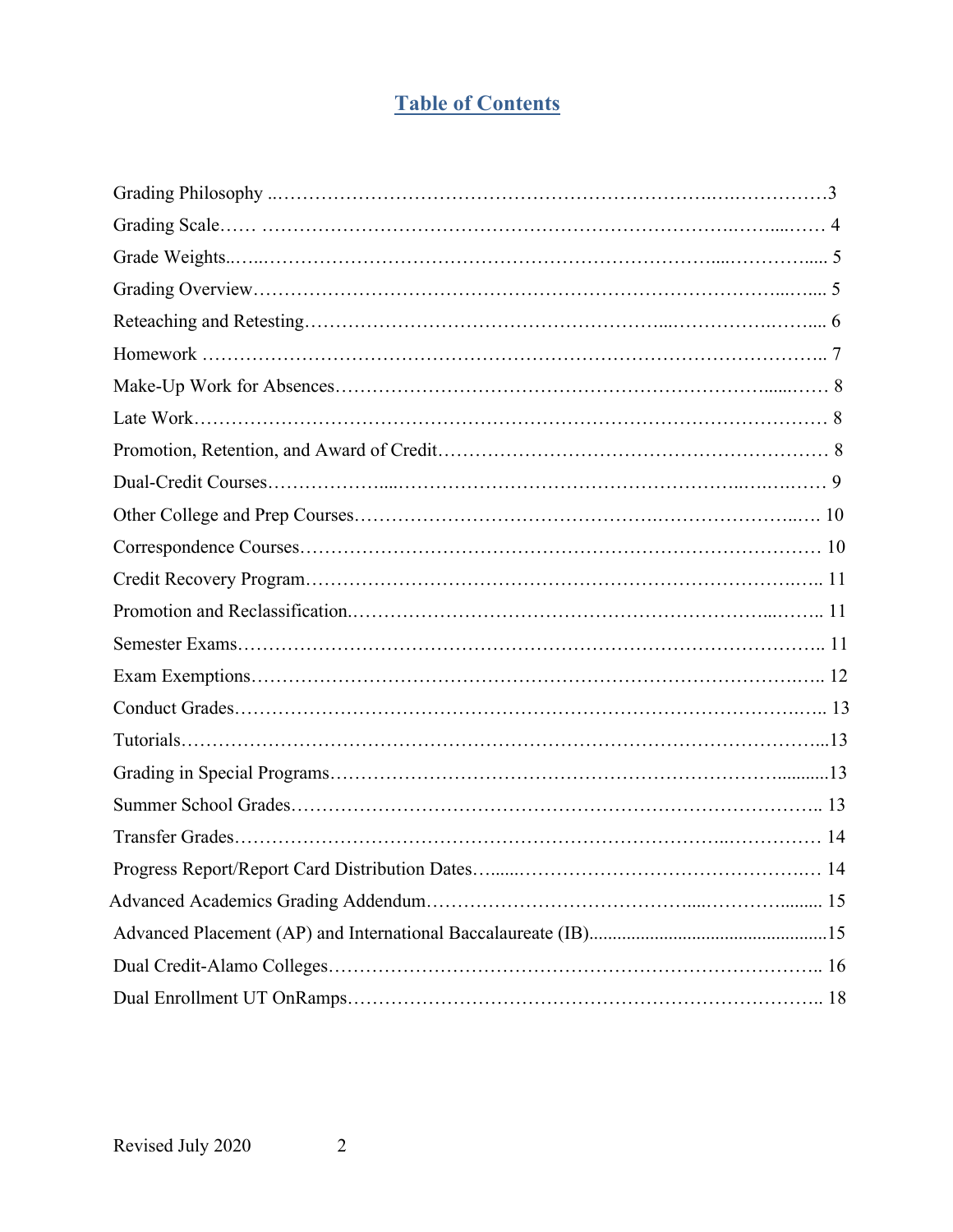# **Grading Philosophy**

Effective teachers use grading as part of the process of learning. Using the TEKS as the foundation of the curriculum, they begin by targeting student expectations and use a variety of formative (assessment for learning) and summative (assessment of learning) assessments to provide students with multiple opportunities to demonstrate mastery. Grading guidelines provide a uniform system to consistently communicate each student's progress towards mastery of the learning standards. A grading system implemented with fidelity and transparency allows students, parents, and educators to partner in the success of each individual student.

#### **Teacher expectations:**

- Design classroom instruction that embraces higher levels of learning using research-based best teaching practices such as instructional Depth and Rigor, and differentiated instruction.
- Improve student achievement with lessons that engage students in TEKS standards.
- Set direction for student learning using SMART (Specific, Measurable, Aligned to Learning, Results Focused, Time Framed) goals and PDSA (Plan, Do, Study, Act) cycles to drive student improvement
- Utilize a variety of formative and summative assessments in each grading period to assess student learning. Complete and effective grading calls for multiple assessment techniques, including performances, portfolios, projects, presentations, learning logs, journals, surveys, interviews, simulations and role-playing. Using many different instructional and evaluation strategies elicits more opportunities for student success and addresses multiple ways students learn.
- Establish and apply clear standards consistently to student work.
- Use results to make data-driven decisions regarding classroom instruction and to develop opportunities for reteach and relearn which is necessary for mastery of the content.

#### **Grading should help the teacher:**

- 1. Communicate progress to the student and parent/guardian on the mastery of the TEKS
- 2. Appraise the effectiveness of teaching strategies and modes of instruction
- 3. Evaluate strengths and needs of each student
- 4. Determine if credit will be awarded

#### **Grading should help the student:**

- 1. Evaluate personal progress toward mastery of the TEKS
- 2. Recognize how work may be improved
- 3. Set personal learning goals
- 4. Predict future performance on classroom assignments and assessments

#### **Grading should help the parents/guardians:**

- 1. Understand their child as a learner
- 2. Understand the student's mastery of the TEKS
- 3. Guide the student in making academic progress
- 4. Encourage the student to give maximum effort

*NOTE: This document reflects district and campus expectations. The Principal must approve any revisions or exceptions to these guidelines. Students' grades will reflect mastery of District objectives. Teachers will follow District-approved grading guidelines that have been designed to reflect each student's academic achievement for the grading period, semester, or course. State law provides that a test or course grade issued by a teacher cannot be changed unless the Board determines that the grade was arbitrary, or contains an error, or that the teacher did not follow the District's grading guidelines.*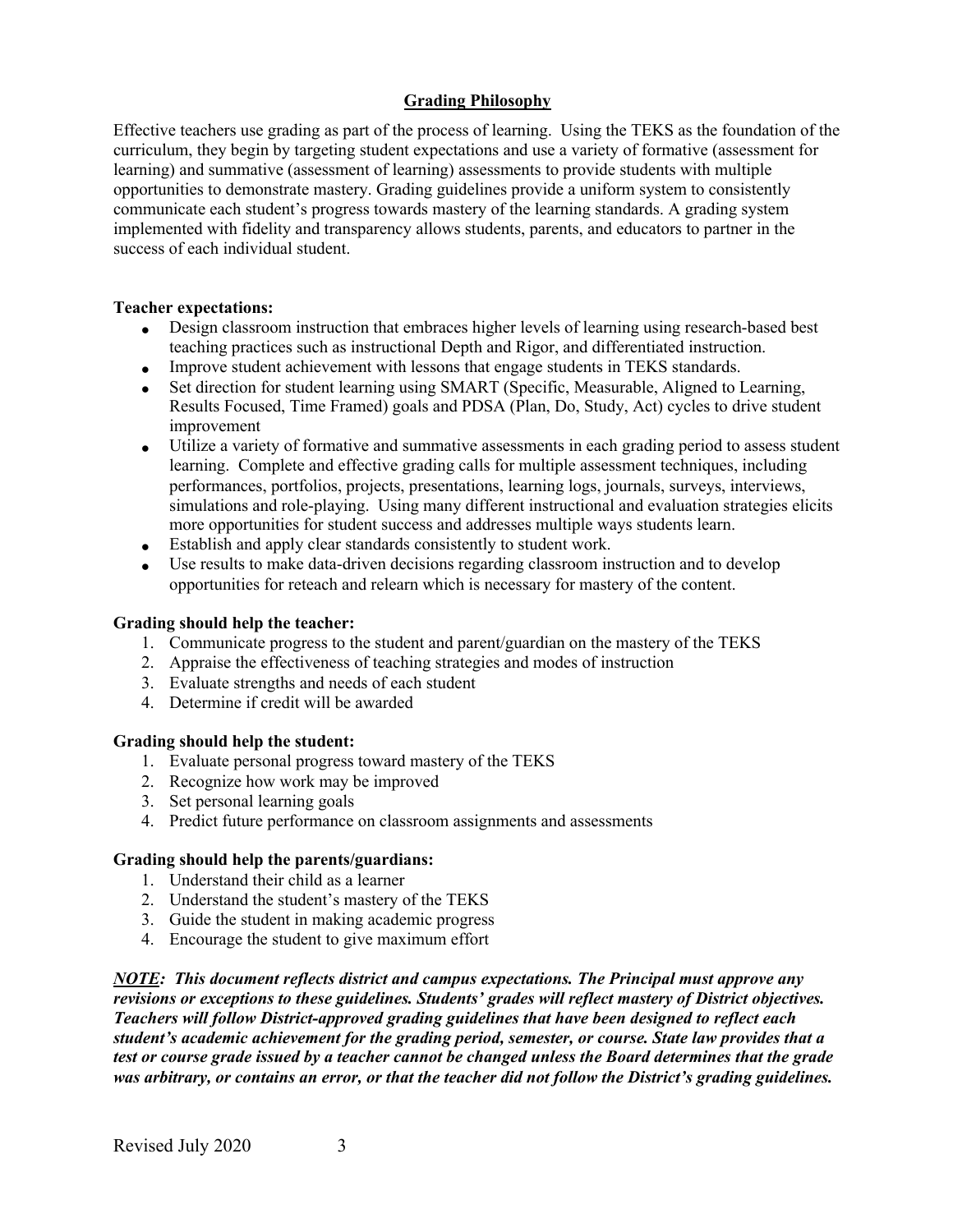#### Board Policies EI (LEGAL/LOCAL), EIA (LEGAL/LOCAL), and EIE (LEGAL/LOCAL) *Elementary Grading Guidelines and Secondary Grading Guidelines.*

**Summative Assessment: The purpose of Summative Assessment is to evaluate how well a student has learned the material.** After a student has had sufficient instruction and practice on a topic, it is then reasonable to evaluate his or her independent mastery of the information or skills. Any work done for this purpose is considered Summative Assessment. Some student work for Summative Assessment may take place outside the classroom. Summative Assessment could consist of many different types of activities including, but not limited to the following examples:

| <b>Book Reports</b> | <b>Portfolios</b> | <b>Quarterly Progress Assessments</b>        |
|---------------------|-------------------|----------------------------------------------|
| Chapter/Unit Tests  | Presentations     | <b>Research Projects</b>                     |
| Compositions        | Quizzes           | Special Projects ( <i>i.e.</i> Science Fair) |
| Performances        |                   | Writings (Term Papers, Essays, etc.)         |

**Formative Assessment: The purpose of Formative Assessment is to determine where a student is in the learning process, diagnose any problems, and aid in getting the help needed to learn the material.** When a student encounters new material, he or she goes through a time of learning with the material before eventually mastering the information or skills. Any work done during this learning period is considered Formative Assessment. Formative Assessment could consist of many different types of activities including, but not limited to the following examples:

| <b>Computer Activities</b> |                                  | Journals                  | Oral Assessments         |
|----------------------------|----------------------------------|---------------------------|--------------------------|
|                            | <b>Curriculum Based Measures</b> | Lab Reports               | <b>Portfolios</b>        |
| Homework                   |                                  | Learning Centers/Stations | Quizzes                  |
|                            | Informal Observations            | Notebooks                 | Vocabulary               |
|                            |                                  |                           | <b>Writing Processes</b> |

#### **Grading Scale**

The grading system for secondary schools is as follows (This scale applies to language arts, mathematics, science, and social studies):

| $100 - 90$ | A  | <b>Excellent Progress</b>                    |
|------------|----|----------------------------------------------|
| $89 - 80$  | B  | Above Average Progress                       |
| $79 - 70$  | C  | <b>Average Progress</b>                      |
| $69 - 0$   | F  | Unsatisfactory Progress (Failing) reasonable |
|            |    | Incomplete (do not use on withdrawal form)   |
|            | NG | No grade                                     |
|            |    |                                              |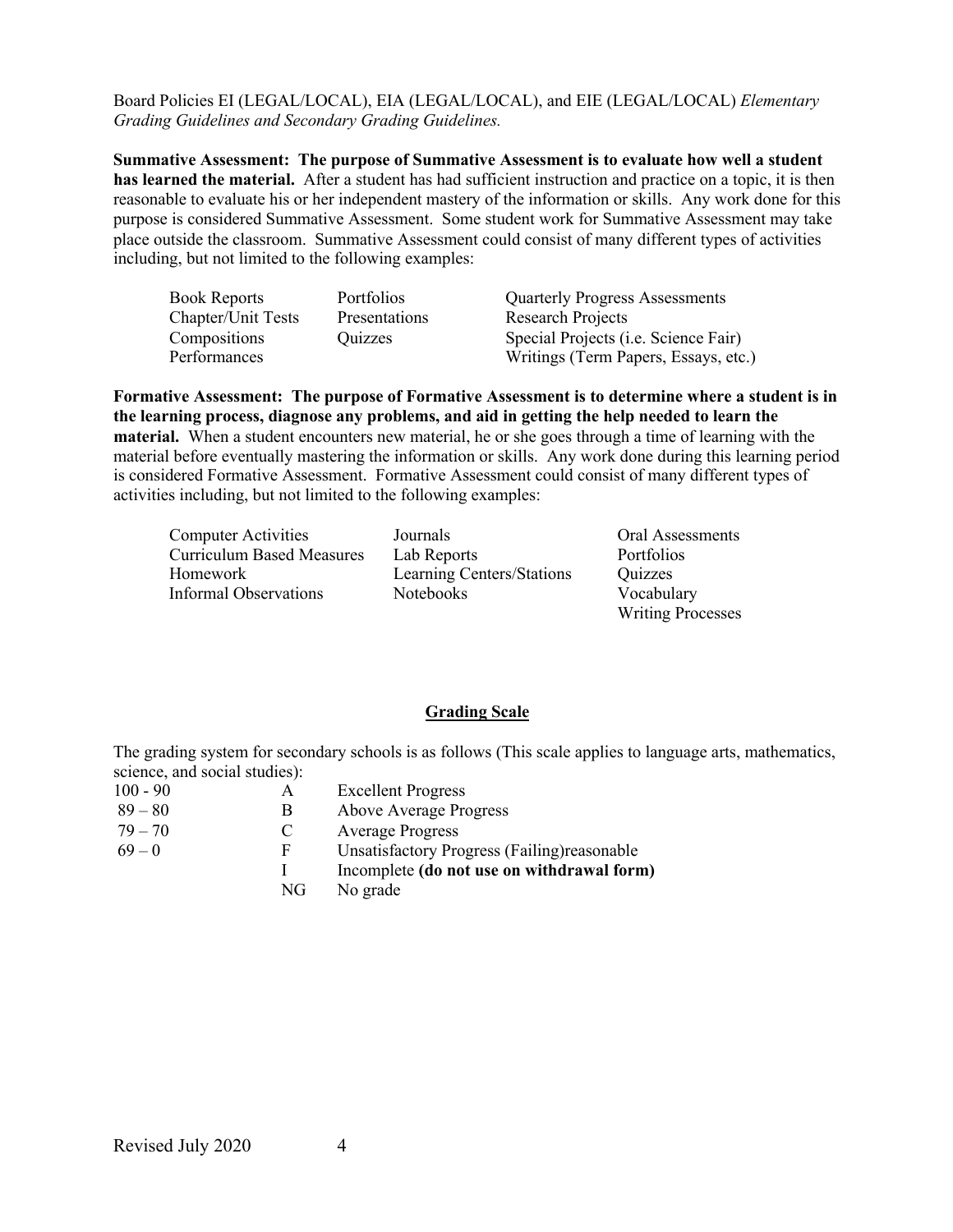#### **Grade Weights**

\*Denotes minimum number of grades per grading period. Teachers/campuses have discretion to have additional grades in either category.

| Grades 7-12 <sup>th</sup>   |            |                         |  |
|-----------------------------|------------|-------------------------|--|
| Category                    | Percentage | <b>Number of Grades</b> |  |
| <b>Summative Assessment</b> | 50%        | $3*$                    |  |
| <b>Formative Assessment</b> | 50%        | $10*$                   |  |
| <b>Total</b>                | 100%       | $13*$                   |  |

#### **Grading Overview**

- 1. Work that is graded shall be returned and recorded in the district's grade reporting software by the first workday of each week. Exceptions to this could include process writing assignments and long-term projects. This should be communicated clearly to students and parents. Grades will be entered weekly throughout the grading period to provide opportunities for improvement prior to the end of grading periods. Assignment titles listed in electronic grade book should be descriptive of the assignment given. Ongoing progress monitoring is a critical part of learning. This includes opportunities for students to have their work assessed and feedback given on progress without a specific grade being assigned on some tasks.
- 2. Teachers will contact parents/guardians regarding progress of students' grades through progress reports.
- 3. If a student earns a failing grade on any major test or project (summative) during any grading period, the teacher should make a reasonable effort to call or send an email to notify the parent. SCUC Board Policy EIA (LOCAL)
- 4. No assignment can count more than once in a category within a grading period or semester.
- 5. Additional subdividing within a category is not permitted.
- 6. No "blanket" grades are to be issued for a grading period. A blanket grade is giving every student in the class the same grade for an assignment without regard to individual achievement.
- 7. If a student scores higher on a summative assessment than on a formative assessment(s) (other than homework) designed to prepare for that summative, the teacher will drop the lowest of the formative assessment grades associated with that summative assessment.
- 8. In order to obtain a grade average for a particular grading period that is an accurate assessment of the student's achievement, a teacher may assign additional academic assignments/projects related to the course objectives.
- 9. Cooperative learning may be used as an instructional strategy in order to encourage academic achievement in a team context. The rubric or grading standards for a cooperative activity or project will be shared with the students in advance indicating how they will be graded for both individual and team academic achievement. Students should receive an individual grade and may also receive a team grade.
- 10. The responsibility for grading summative assignments belongs to the teacher.
- 11. Behavior and adherence to classroom procedures will be evaluated and noted under "citizenship" and/or the comments section of the report card for each subject.
- 12. A student's academic grades will not be affected by non-academic behavior or adherence to procedural rules. Examples include points being deducted for not using the proper heading, using a color of ink other than black or blue, or coming late to class. Grades must reflect a student's relative mastery of assignments. (See number #2 in the Late Work section regarding an exception.)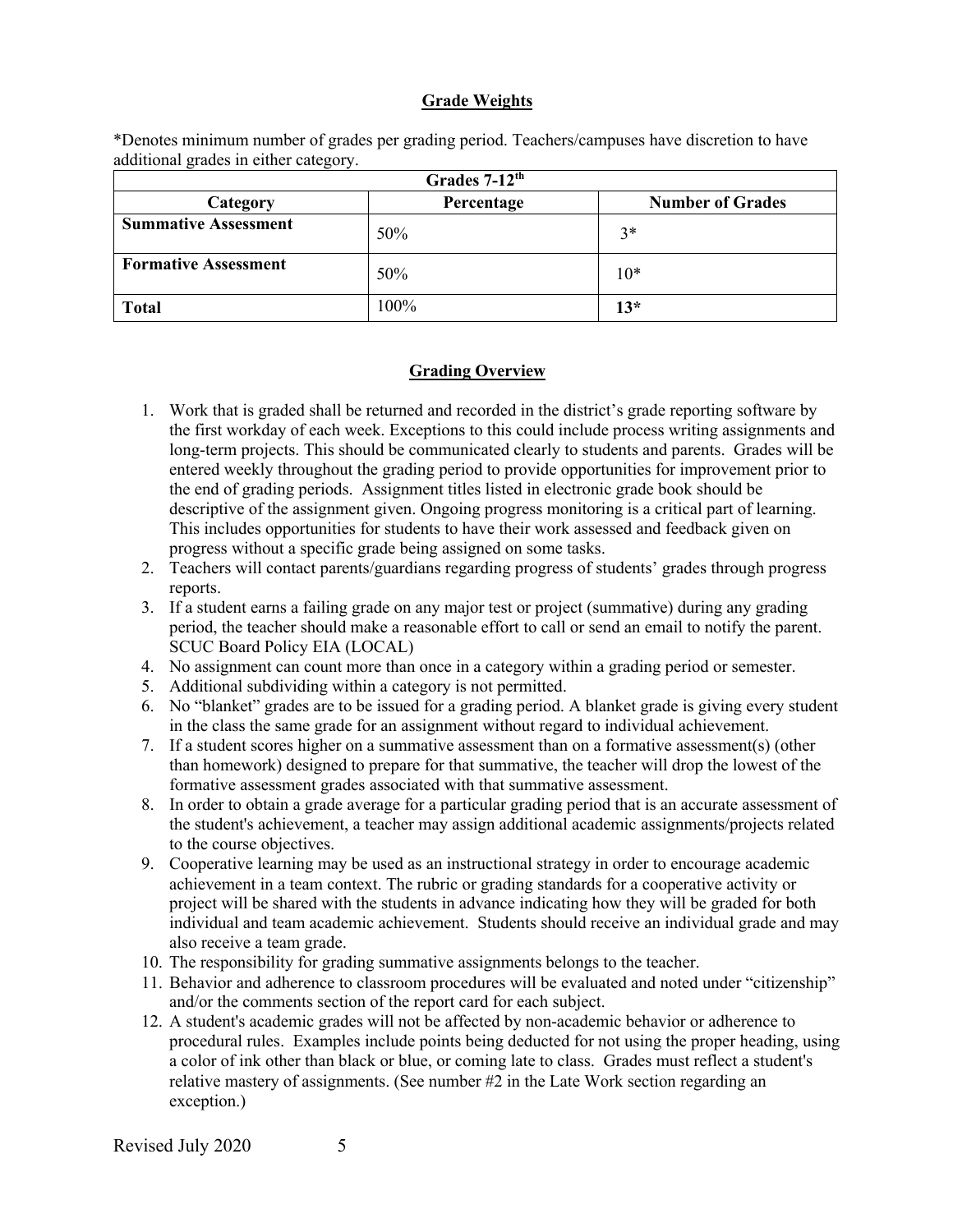- 13. Students found to have engaged in academic dishonesty shall be subject to grade penalties on assignments or tests and disciplinary penalties in accordance with the Student Code of Conduct. Academic dishonesty includes cheating or copying the work of another student (whether the student knowingly provides or receives the work), plagiarism, and unauthorized communication between students during an examination. The determination that a student has engaged in academic dishonesty will be based on the judgment of the classroom teacher or another supervising professional employee, taking into consideration written materials, observation, or information from students. Grades resulting from academic dishonesty may not be dropped or made up.
- 14. Parents will be encouraged to monitor student grades through the district's electronic portal.

#### **Reteaching and Retesting**

The District's goal is for every student to master all the TEKS specified for each grade level. Each student will be provided instruction that allows for application and practice of the concepts and skills mandated in the TEKS and then assessed for mastery.

- 1. A teacher shall reteach and retest a class when 40 % or more of that class has failed a summative assessment. The teacher shall record the higher of the two grades earned for each student. Reassessment must occur within 10 days of the original assessment.
- 2. When less than 40% of a class has failed any summative assessment individual students must be provided the opportunity to make-up or redo the assessment for which the student received a failing grade. The teacher shall record the average of the two grades. Before any reassessment occurs, a student shall receive appropriate remediation. If mastery is not demonstrated, the higher grade will be recorded.
- 3. A teacher at his/her discretion may allow individual students to make-up or redo any formative assignment they have failed. In this situation the teacher shall record the average of the two grades earned for the student.
- 4. Reteaching should employ instructional strategies different from the original instruction.
- 5. Retesting may include but is not limited to the original assessment, oral examination, additional practice activities, an essay or paper, a report or presentation, test corrections, revision of a paper or project, formal test or quizzes.
- 6. Reteaching/retesting will not exceed the end of the grading period unless a summative assessment was given/taken during the last week of a grading period. In this case the reteach, retest and grading should be completed by Wednesday following the last day of the grading period in which the assessment was originally given. District Quarterly Progress Assessments for Quarters 1 and 3 will fall under this guideline.
- 7. Reteaching/retesting provisions do not apply to semester exams or District Quarterly Progress Assessments for Quarters 2 and 4.
- 8. Teachers will provide established times for tutoring opportunities and post these times on teacher websites.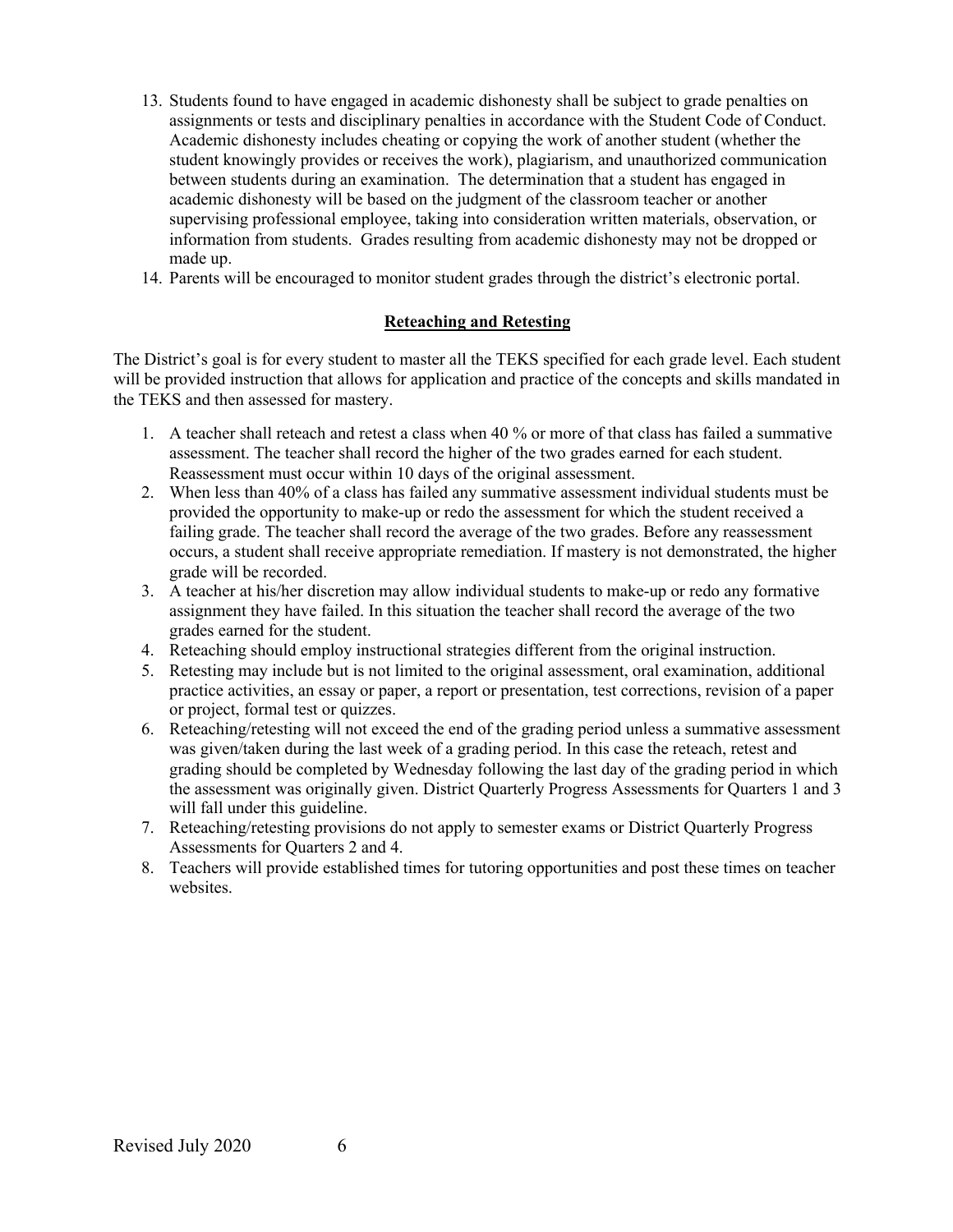#### **Homework**

1.Rationale for Homework

- a. Homework, when carefully designed, implemented and evaluated, is an effective tool for improving understanding, enriching learning, encouraging personal connections and providing opportunities to pursue special interests.
- b. Value-added homework assignments should be designed to help students master the content and extend student learning.
- c. Homework is a means of teaching the necessary skills of independent study and learning outside the classroom without immediate teacher supervision. Homework includes assignments the teacher expects all students to complete outside of class.
- d. When a student demonstrates mastery of the TEKS on major assessments, homework alone should not be the cause of a failing grade. Formative assessments should comprise a variety of assessments, including but not limited to homework.
- e. Homework will not be assigned as punishment.
- 2. Teacher Responsibilities
	- a. Homework will be evaluated in a timely manner and used as a method to provide students with specific feedback on their performance of the assigned tasks. Homework should only be assigned for reinforcement of skills and concepts taught in class.
	- b. Ensuring that students understand and know how to complete assignments.
	- c. Making sure appropriate resources and materials are available Clarifying to parents/guardians, when appropriate, how they may help the student complete the homework
	- d. Reviewing and grading homework assignments to give students feedback on their learning
	- e. Avoiding homework/projects over extended holidays due on the first class upon returning
- 3. Student Responsibilities
	- a. Understanding the homework assignment(s) before leaving school and taking home all necessary materials to complete assignment(s)
	- b. Having a regular time to study that is compatible with family and/or after-school activities
	- c. Completing homework and turning it in on time
	- d. Planning and budgeting time for long-term projects
	- e. Completing all work missed because of absences or school activities
- 4. Parent/Guardian Suggestions
	- a. Discussing the district's homework policy with the student
	- b. Providing necessary assistance and encouraging good study habits
	- c. Communicating any concerns and questions regarding homework assignments to the student's teacher and providing notes for student absences
	- d. Encouraging the student to seek additional help, if needed, from the teacher
	- e. Providing an appropriate time and environment for study and learning
	- f. Checking the homework for accurate completion
	- g. Monitoring television, technology and outside activities to be sure the student has sufficient study time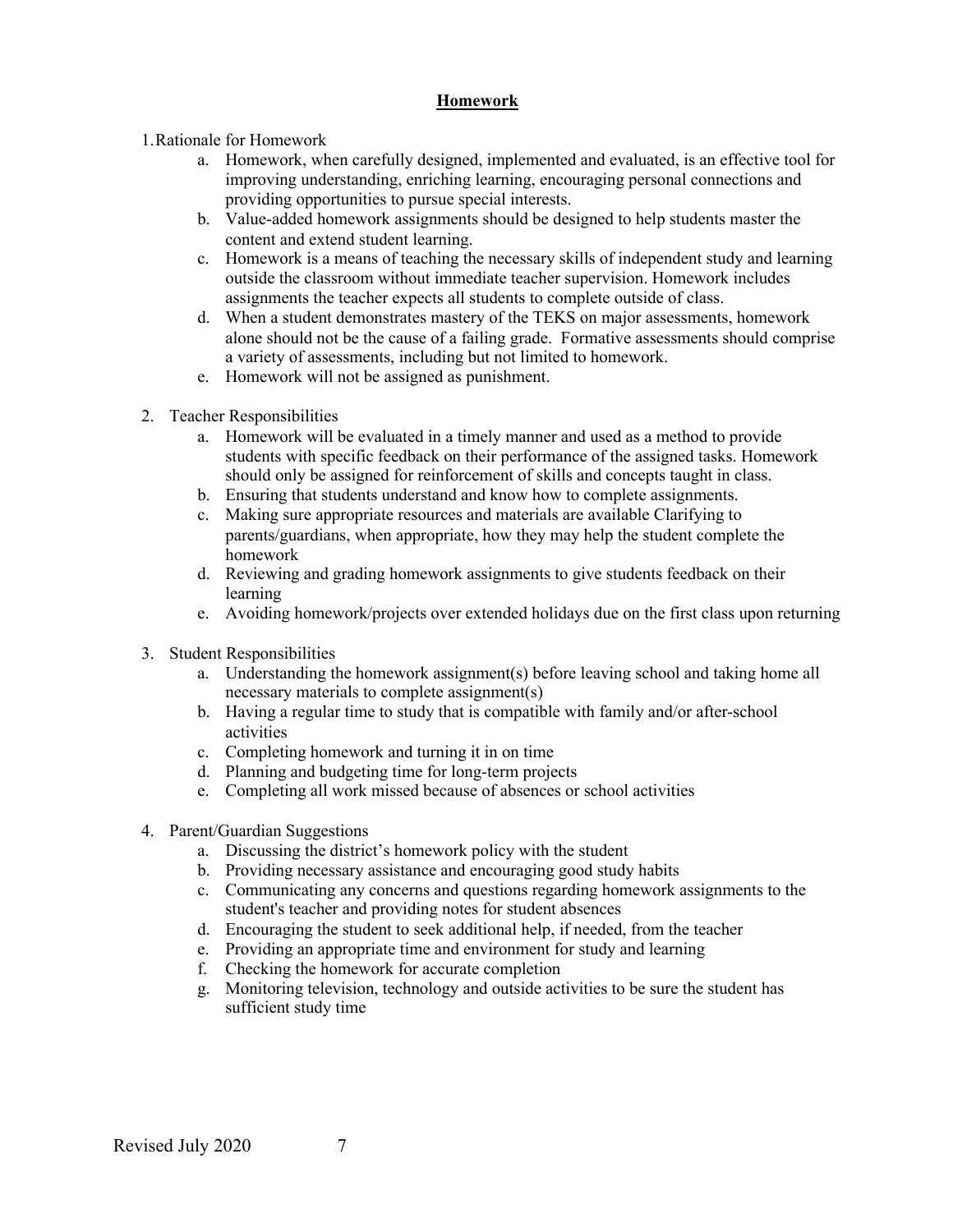# **Make-Up Work for Absences**

Students are required to make up assignments, homework, and assessments missed due to absences. Students are allowed two school days for every day of class missed. If students do not complete make-up work in the time allotted, the late work policy will apply.

- 1. Students will not be required to take a quiz or test on the day returning to class from an absence if the quiz or test was announced during the student's absence.
- 2. Make-up work and tests for all absences shall be of the same rigor, but not necessarily the same format, as the original activity, assignment or test.
- 3. Make-up tests or presentations may be scheduled before school, after school, during study hall or during the student's class period at the teacher's discretion to ensure that new and/or significant content is not missed.
- 4. Students should make prior arrangements with teachers for making up missed work when the absence can be anticipated, e.g. a dental appointment, court appearance or appointment, approved school-related activities, etc.
- 5. After a prolonged absence, the teacher may exempt a student from some assignments if the teacher determines that doing so will not have a negative impact on the student's ability to master the content or unfairly bias his/her grade.

# **Late Work**

- 1. Late work is defined as any assignment that is not submitted on the due date and class period with the exception of make-up work for absences or approved school activities. Alternative assignments may be given if the original assignment has been assessed and returned.
- 2. Late assignments will be accepted within 3 school days, not to exceed the end of the grading period. When an assignment is submitted after a deadline, a maximum penalty of ten (10) points per class meeting may be deducted from the grade with a maximum of 30 points deducted.
- 3. Extenuating circumstances may occur that prevent the completion and turning in of assignments on the due date. It is the parent/guardian and/or student's responsibility to inform the teacher of any such circumstances so that an exception to the rule may or may not be granted. The teacher may grant exceptions based on these circumstances.

# **Promotion, Retention, and Award of Credit**

# *Curriculum Mastery*

Promotion and course credit shall be based on mastery of the curriculum. Expectations and standards for promotion shall be established for each grade level, content area, and course and shall be coordinated with compensatory/accelerated services. [See [EHBC\]](https://pol.tasb.org/Policy/Code/551?filter=EHBC)

# **Standards for Mastery**

Mastery shall be determined as follows:

- 1. Course assignments and unit evaluation shall be used to determine student grades in a subject. An average of 70 or higher shall be considered a passing grade.
- 2. Mastery of the skills necessary for success at the next level shall be validated by assessments that may either be incorporated into unit or final exams or may be administered separately. Mastery of at least 70 percent of the objectives shall be required. [See **EIE** (LOCAL)]

# *Grades 7-8*

In grades 7-8, promotion to the next grade level shall be based on the following: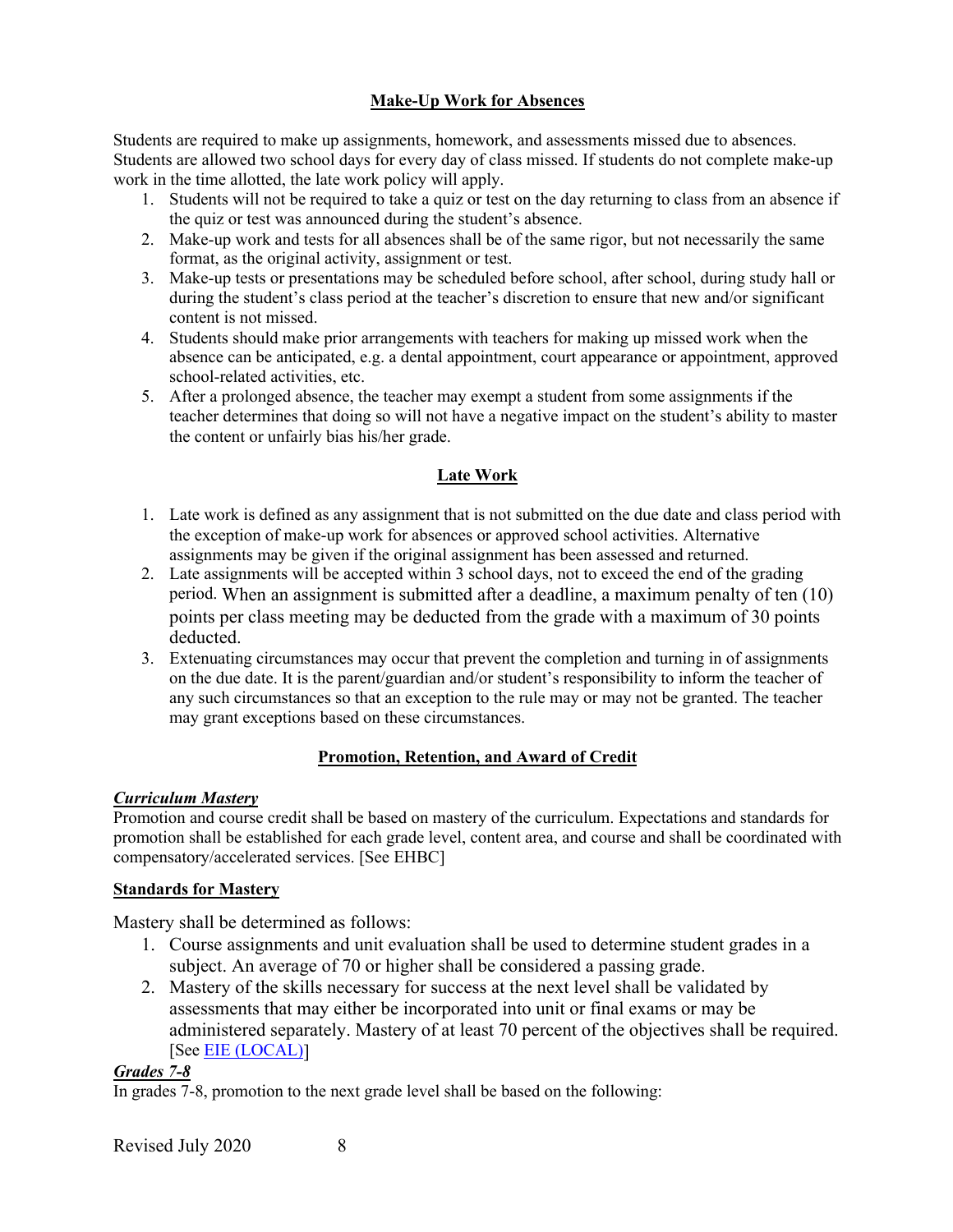- an overall average of 70 on a scale of 100 based upon course-level, grade level standards (TEKS) for all subject areas, and
- a grade of 70 or above in three of the following required areas: language arts, mathematics, science, and social studies

A student must pass both semesters or attain an average grade of at least 70 when averaging two semesters to be awarded credit for a high school credit course.

# **Additional Requirements at Grade 8**

Students in grade 8 must also meet Grade Advancement Testing (SSI) requirements through achieving a satisfactory score on the grade 8 STAAR tests in both reading and math in order to be promoted.

#### *Grades 9-12 (Courses in which a STAAR EOC is not administered including courses taken in grade 7 and 8 for high school credit)*

Mastery of at least 70 percent of the objectives on formative and summative assessments shall be required.

- 1. Grade level advancement for students in grades 9 12 shall be earned by course credits.
	- a. If a student earns a grade of 70 or above in a one-semester course, credit for the course shall be awarded.
	- b. f a student earns a grade of 70 or above both semesters of a full year course, credit for the course shall be awarded.
	- c. If a student earns a failing grade during fall or spring semester in a full year course, and the final average for the year is greater than or equal to 70, full credit for the course shall be awarded.
	- d. Credit shall be awarded for a failed semester when it is repeated and the student earns a grade of 70 or above. Both grades will be recorded on the transcript and both grades will be factored into the GPA. If a student repeats a semester in summer school, that grade is not factored in the GPA (see "Summer School" section in this document).

#### *Grades 9-12 (Courses in which a STAAR EOC is administered including courses taken in grade 7 and 8 for high school credit)*

1. EOC exams are used to certify mastery of the TEKS. Students in grade 7, 8, 9, 10, and 11 who are taking any of the courses below will be tested. Tests will be administered in the following areas:

| Algebra I | English I  | <b>Biology</b> | U.S. History |
|-----------|------------|----------------|--------------|
|           | English II |                |              |

2. Students may retake an EOC assessment for any reason at any scheduled test administration.

# **Dual-Credit Courses**

Dual Credit courses are college level courses taught at the high school campus. As such, they are subject to college grading guidelines and may vary from the SCUC ISD Grading Guidelines. Students who are classified as juniors or seniors may earn credit toward high school graduation by completing a collegelevel course in any accredited college or university under the following provisions:

- 1. Students interested in taking a course for dual-credit must obtain a Dual Credit Agreement form from the student's counselor. This form will be signed by a school designee (counselor or administrator), the parent/guardian, and the student.
- 2. In addition to the completed Dual Credit Agreement form, the student must complete the college's Application for Admission and provide the college with an official high school transcript and recent EOC scores. If the EOC scores do not exempt the student from a college entrance exam, then the student must take a placement test such as the TSI. Contact the college for dates, times, and cost of placement testing.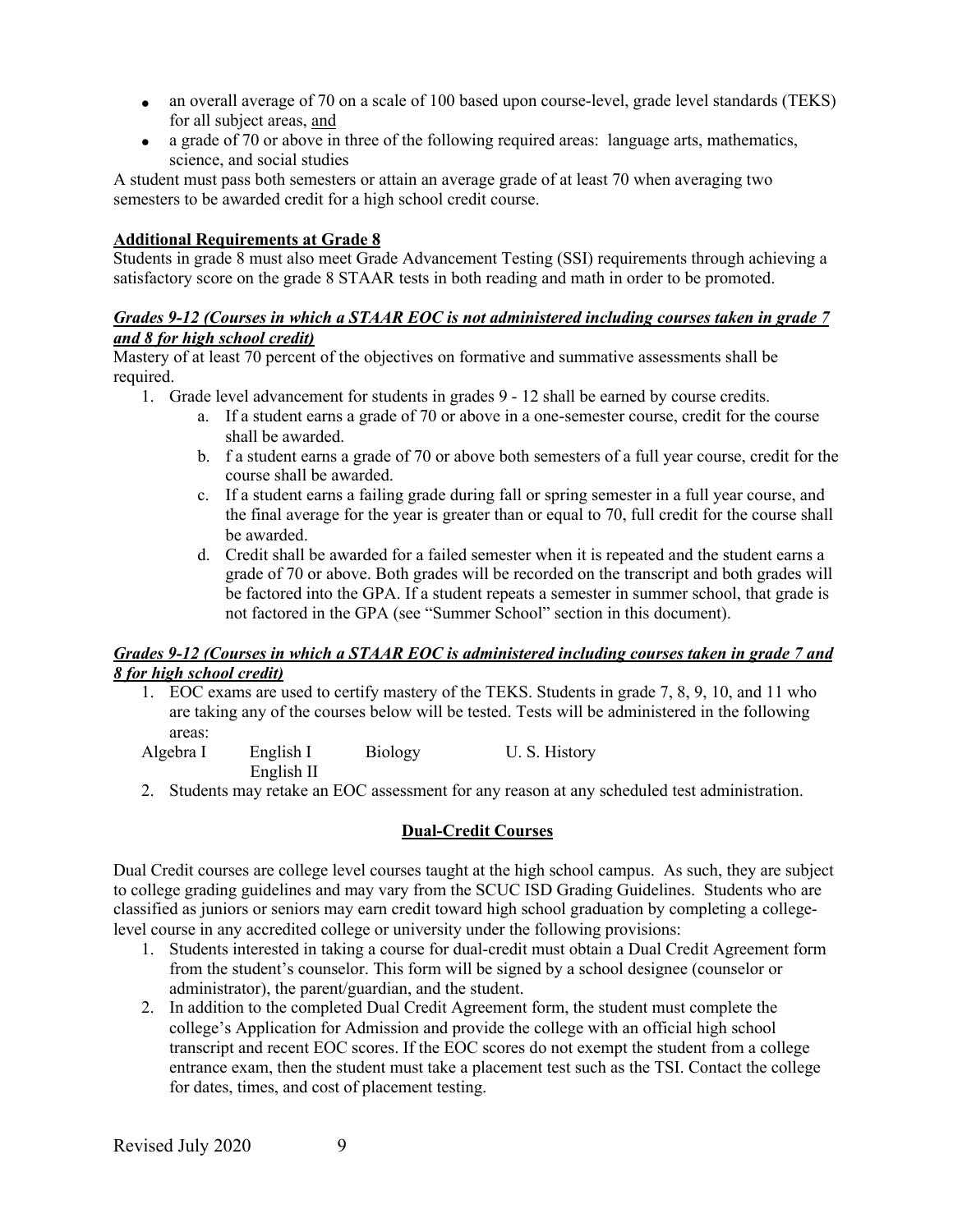- 3. Credit for a successfully completed one-semester college course(s) is earned in one-half credit increments.
- 4. If a student is enrolled in a dual credit course on the high school campus, the student's grade will be provided directly to the high school. Credit toward graduation requirements earned through college coursework approved by the Board for dual credit shall be factored into a student's grade point average. Grades recorded numerically from University or College teachers will factor at their numeric value. Grades recorded as a letter grade from University or College teachers shall be converted to a numerical grade in the mid-range of our scale as follows or as a Pass/Fail:  $A=95$  B=85 C=P D=P F=F
- 5. For dual enrollment college credit courses (i.e. UT OnRamps) students are concurrently enrolled in a college and a high school course. Grades for the high school course will follow the SCUC ISD Grading Guidelines. College course grades may vary from the SCUCISD Grading Guidelines and, due to the Family Education Rights and Privacy Act (FERPA), are only available for the student to view.
- 6. If the student is enrolled in an off-campus concurrent credit course, the student must provide the District with an official college transcript showing the grade received. Credit toward graduation requirements earned through college coursework approved by the Board for concurrent credit is not used in the computation of a student's grade point average for class ranking.

# **Other College Credit and Prep Courses**

There may be certain courses offered during high school, such as but not limited to, AP, IB, and dual credit, college prep, and CTE, which may have exceptions to the SCUC Grading Guidelines due to the district's Memorandum of Understanding agreement / requirements with providing institutions or organizations. Grading and assessment expectations in any course in which there are exceptions will be clearly communicated through the course syllabus.

# **Correspondence Courses**

Credit toward state graduation requirements may be achieved by approved correspondence courses under the following conditions and with the prior approval of the counselor and principal only:

- 1. The institution offering the course is The University of Texas at Austin, Texas Tech University, or another public institution of higher education approved by the Commissioner of Education.
- 2. The correspondence course includes the state-required essential knowledge and skills for such a course.
- 3. Students may only earn a maximum of two (2) state required credits through correspondence courses.
- 4. Seniors enrolled in a correspondence course must complete the course and submit a grade to the school by the end of the first semester of the year they plan to graduate.
- 5. Correspondence course grades are not included in the grade point average.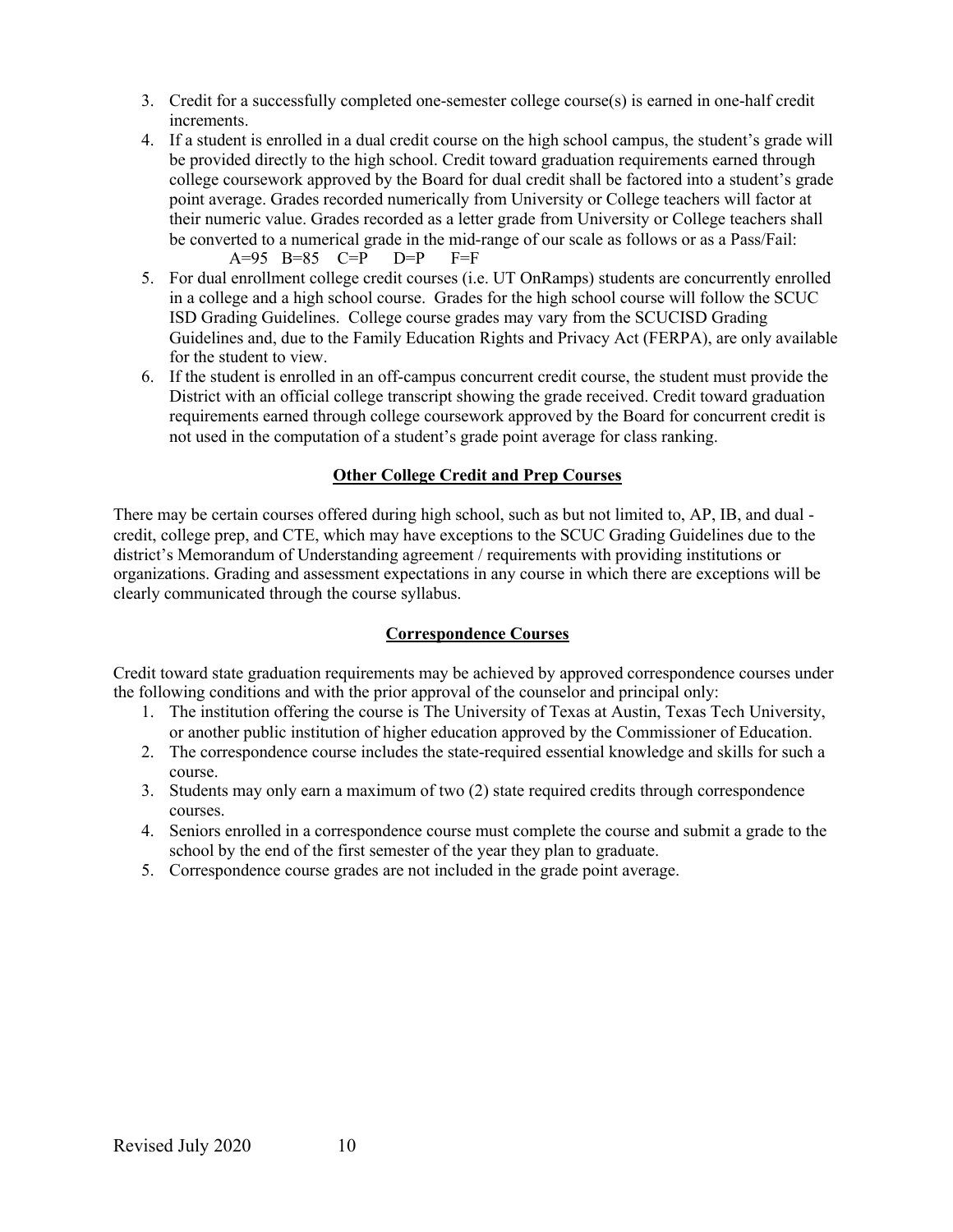# **Credit Recovery Program**

- 1. Students who previously failed a core class and/or are in need of making up lost credit or are in need of acceleration are eligible to apply for this program. Placements are based on student needs and seat availability. Fifth year seniors and upperclassmen are high priority and placed first.
- 2. Students must complete all required online and offline assignments with a grade average of 70 or better in a specified time frame. Upon completion of requirements, the passing grade along with a P for passed will appear on the student transcript indicating that credit for the specific course has been recovered. The P and the grade will then appear on the student's transcript, and the credit for the course will be restored. Grades received in the Credit Recovery Program are not used in computation of a student's grade point average (GPA).

# **Promotion and Reclassification**

To be promoted:

From grade 9, a student shall have acquired six (6) credits.

From grade 10, a student shall have acquired thirteen (13) credits.

From grade 11, a student must have acquired nineteen (19) credits.

# **Semester Exams**

The following procedures are to be used:

- 1. Students should use semester exams to certify mastery of objectives. All semester exams shall be comprehensive in nature and must measure the mastery of the skills or content of the course.
- 2. The semester exam process should include each of the following: *Review* - Review activities must be in a form that can be taken home for study. A variety of review activities may be used including, but not limited to, oral, and written activities. *Exam Suggestions* - Exams should include objective-type questions as well as open-ended questions. Avoid objective questions over inconsequential details. *Exam Requirements* - Semester examinations are comprehensive.
- 3. Missed semester exams shall be recorded as an Incomplete (I) and should be made up within a two-week period. (In extenuating circumstances, exceptions will be granted. In these situations, principal approval is required.) In those situations where a student does not make up a missed semester exam within the specified time frame, a grade of zero (0) will be recorded.
- 4. **High School (including junior high school courses for high school credit):** Semester exams shall be administered in all classes in the fall semester and all classes in the spring semester except where students qualify for an exemption. The semester exam shall be counted as 20% of the semester grade
- 5. **Junior High School:** Semester exams shall be administered in all classes. The semester exam shall be counted as 10% of the semester grade.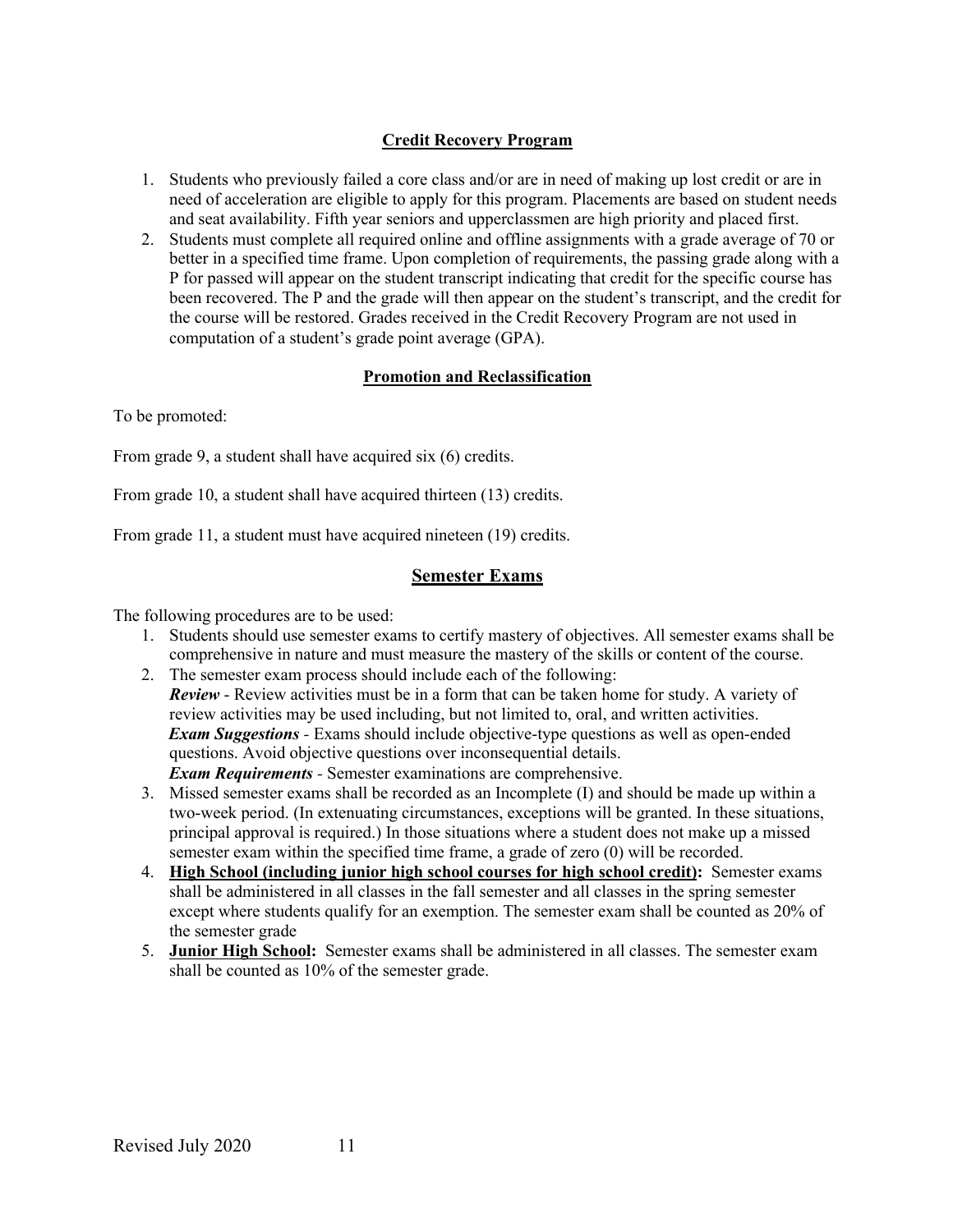# **Exam Exemptions**

The exam exemptions extend to only second semester exams in 36 week *including courses taken in grade 7 and 8 for high school credit*. Students may earn exemptions by a variety of methods, including course GPA/Absences, passing EOC Tests, and taking AP Exams.

- 1. To be eligible for exemption:
	- a. Students must be clear of all fines and detention halls.
	- b. Students must have met the criteria of the Compulsory Attendance 90% rule for both semesters. [FEC \(LOCAL\)](https://pol.tasb.org/Policy/Code/551?filter=FEC)
	- c. Students must not at any time during the school year have been assigned
		- i. More than three days in In School Suspension,
		- ii. Out of School Suspension, or
		- iii. DAEP
	- d. Absence and grade requirements:
		- i. A student with no more than 2 absences (excused or unexcused) must have a minimum course GPA of 80.
		- ii. A student can have no more than 4 absences with a minimum course GPA of 87.
		- iii. A student can have no more than 6 absences with a minimum course GPA of 92.
		- iv. Tardies and absences apply only to the class for which the student would be exempt. Three tardies per class will be counted as 1 unexcused absence as related to exemptions in the class.
- 2. The number of exam exemptions allowable per grade level is:
	- a.  $9<sup>th</sup>$  (including junior high school courses for high school credit) = 2 exemptions
	- b.  $10^{th} = 3$  exemptions
	- c.  $11<sup>th</sup> = 5$  exemptions
	- d.  $12^{th} = 7$  exemptions
- 3. School related absences **[\[FEA \(LEGAL\), FEA \(LOCAL\)\]](https://pol.tasb.org/Policy/Code/551?filter=FEA)** will not be counted against the exam exemption.
- 4. Medical absences will not be counted against the exam exemption if
	- a. a student has a medical appointment, and
	- b. he/she presents an official note from the doctor, and
	- c. he/she is in school for a portion of the day.
- 5. All exempt students must attend school for ADA accounting during final exams. This includes the classes exempted.
- 6. All students have the option of taking any final exams for which they are exempt.
- 7. Information and forms will be available prior to final exams.

**Appeals regarding the loss of exemption eligibility must be submitted in writing to the campus principal for consideration for a waiver to the above criteria. Decisions regarding waivers and exam exemptions may not be appealed beyond the campus principal.**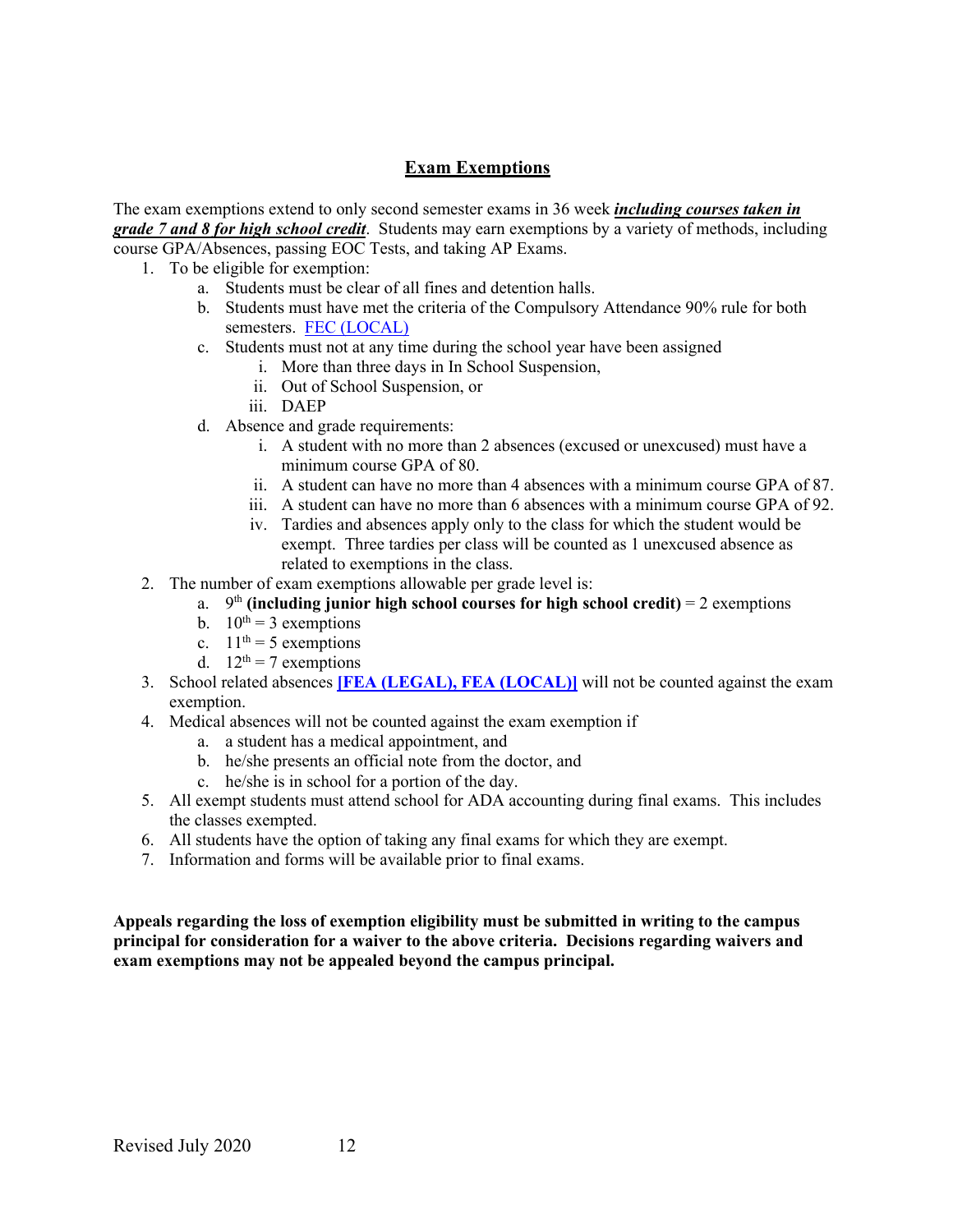# **Conduct Grades**

Conduct grades reflect student behavior during a grading period. The following grade designations will be used.

- E (Excellent)
- S (Satisfactory)
- N (Needs Improvement)
- U (Unsatisfactory)

A "U" must not be given unless the teacher has contacted the parent AND discussed the unsatisfactory conduct grade with a campus administrator.

# **Tutorials**

All students are eligible for tutorials. Parents of students who meet one of the following criteria shall be notified on the report card of the need for tutorials:

- grade average is passing but whose performance in mathematics or reading/language arts is below expectations for the child's current grade level;
- grade average is failing.

For documentation purposes, student attendance at tutorials will be recorded.

# **Grading In Special Programs**

- 1. Any variations in District grading procedures should be related to the student's specific disability, which shall be determined by the Admission, Review and Dismissal (ARD) committee and included in the student's Individualized Education Plan (IEP).
- 2. Grades for students in special education will be based on performance that demonstrates progress toward mastery of the TEKS following the application of the ARD recommended accommodations and/or modifications intended to increase the potential for successful student learning.
- 3. The level of instruction in the TEKS and content expectations should be articulated in a student's IEP, along with accommodations and/or modifications related to measuring mastery.

# **Summer School Grades**

- 1. A student failing the regular semester and attending summer school for that semester shall receive a passing grade for that course if the curriculum is mastered.
- 2. A grade received in summer school shall be reflected on the student's transcript as Pass (P)/Fail (F) and shall not be calculated into the student's GPA: Students may take summer school courses for acceleration. In those situations, the grade the student receives in summer school will be factored in the GPA.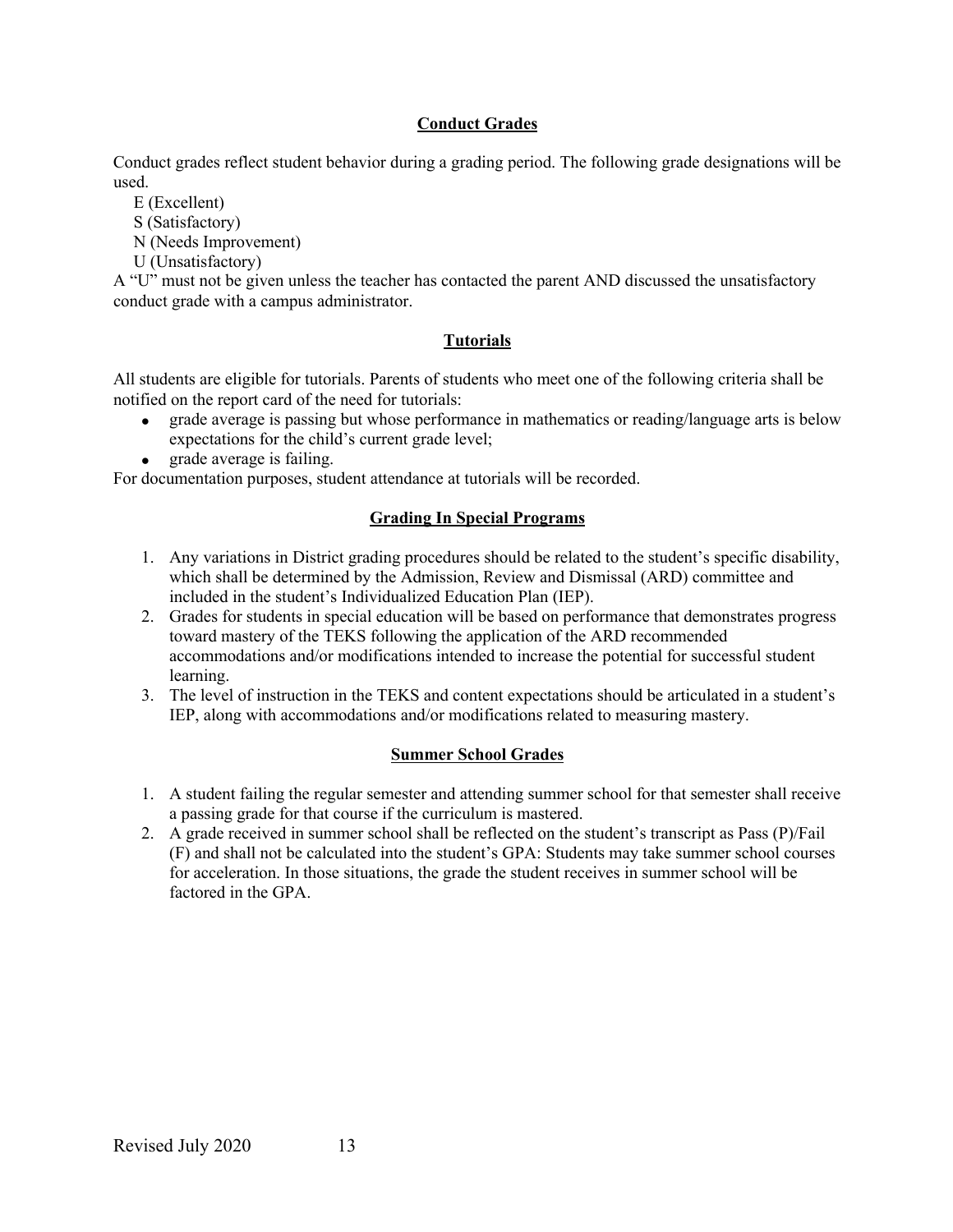# **Transfer Grades**

| Letter<br>Grade | Equivalent<br><b>Number</b><br>Grade | Letter<br>Grade | Equivalent<br><b>Number</b><br>Grade | Letter<br>Grade | Equivalent<br><b>Number</b><br>Grade | Letter<br>Grade | Equivalent<br><b>Number</b><br>Grade |
|-----------------|--------------------------------------|-----------------|--------------------------------------|-----------------|--------------------------------------|-----------------|--------------------------------------|
| $A+$            | 98                                   | $B+$            | 88                                   | $C_{\pm}$       | 78                                   |                 | 70                                   |
| А               | 95                                   | B               | 85                                   |                 | 75                                   | F               |                                      |
| A-              | 92                                   | B-              | 82                                   | $C-$            | 72                                   |                 | 69                                   |

| <b>Number</b> | Letter | <b>Equivalent Grade</b> |
|---------------|--------|-------------------------|
|               |        | 95                      |
|               |        | 85                      |
|               |        | 75                      |
|               |        | 65                      |

#### **GRADUATION, CLASS RANK, and HONOR DESIGNATIONS (Grades 7-12)** *For further information on Class Rank and Honor Designations see Board Policy [EIC \(LOCAL\)](https://pol.tasb.org/Policy/Code/551?filter=EIC)*

|                                                                              | <b>Progress Report Distribution Dates</b><br><b>Grades 7-12</b> |
|------------------------------------------------------------------------------|-----------------------------------------------------------------|
| Grading Period 1                                                             | 09/09/2020<br>09/29/2020                                        |
| Grading Period 2                                                             | 11/10/2020<br>12/08/2020                                        |
| Grading Period 3                                                             | 01/27/2021<br>02/16/2021                                        |
| Grading Period 4                                                             | 04/06/2021<br>04/27/2021                                        |
|                                                                              | <b>Report Card Distribution Dates</b>                           |
| Grading Period 1<br>Grading Period 2<br>Grading Period 3<br>Grading Period 4 | 10/21/2020<br>01/06/2021<br>03/17/2021<br>06/03/2021            |
| [See <u>EIA LOCAL</u>                                                        |                                                                 |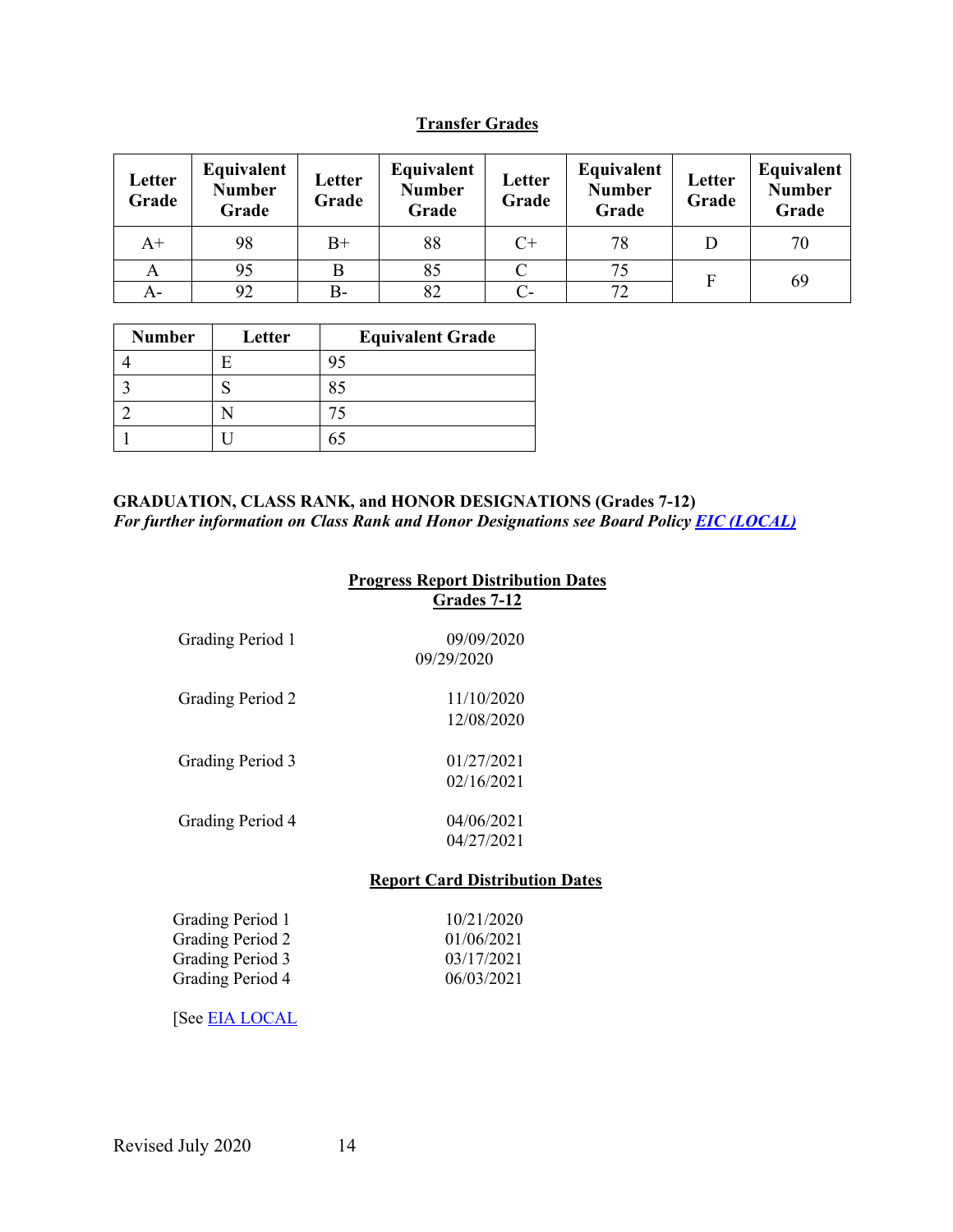# **Advanced Academics Grading Addendum**

Students enrolled in advanced courses have chosen an exciting, rigorous path designed to help the students achieve graduation with robust preparation for college and more: additionally, these courses can potentially earn the student actual college credits for successful course mastery. The grading practices presented here coincide with the collegiate-level expectations of the university courses for which students seek to earn credit and will help establish study skills and the work ethic necessary for their success. For a student to be successful in advanced academics, work must generally be completed in its entirety, to the best of a student's ability, and on time. Though there will always be exceptions based on extenuating circumstances, these exceptions should be limited. The SCUC Secondary Grading Guidelines will be in effect, with exceptions that are communicated in this addendum. These will also be included through the course syllabus for advanced course work through AP, IB, Dual Credit and Dual Enrollment.

#### **Advanced Placement (AP) and International Baccalaureate (IB)**

#### **Procedural Grades**

Many assignments will require a certain procedure to be followed, either because it will be expected of college-level work or because that procedure ultimately helps the student understand the overall content better. Thus, following specific assignment-based directions provided by the instructor may be factored into student grades for these assignments.

#### **Academic Integrity**

Academic integrity is vitally important to ensure that a student is genuinely engaged in the learning process and working toward mastery of coursework. Authentic efforts and original work completed by a student allow the teacher to accurately assess that student's progress in the course, whereas if the student submits work that is not authentically his/her own, the teacher has no way to gauge the student's actual progress toward mastery.

Specifically, academic dishonesty includes forgery, cheating or copying the work of another student, plagiarism, unauthorized collaboration, unauthorized use of computer translator, or unauthorized use of outside resources or other means to gain an unfair or dishonest advantage. All use of the words, graphics or ideas of other persons, whether written or oral, must be clearly acknowledged.

Students found to have engaged in academic dishonesty shall be subject to grade penalties on assignments or tests and disciplinary penalties in accordance with the Student Code of Conduct. Grades resulting from academic dishonesty may not be dropped or made up; further, a student will receive an academic referral to his/her administrator, and parents will be notified.

- 1. IB: The IB coordinator will be informed and the student will be placed on academic probation. A second offense in any class may result in a student losing qualification to participate in the IB Diploma program.
- 2. AP**:** A second offense in one class equals removal from that class. A third overall offense may result in removal from all AP classes for that academic calendar year (except for isolated classes where there is no grade-level version of the course, such as AP Calculus).

#### **Re-testing**

Successful academic growth comes in part from a student keeping pace with the classroom instruction. Realizing this helps the student learn to be prepared and able to participate fully in the day's lesson and put forth his/her best efforts on summative assessments. District Grading Guidelines apply, with the following exceptions. The students who have chosen to participate in AP or IB courses will have the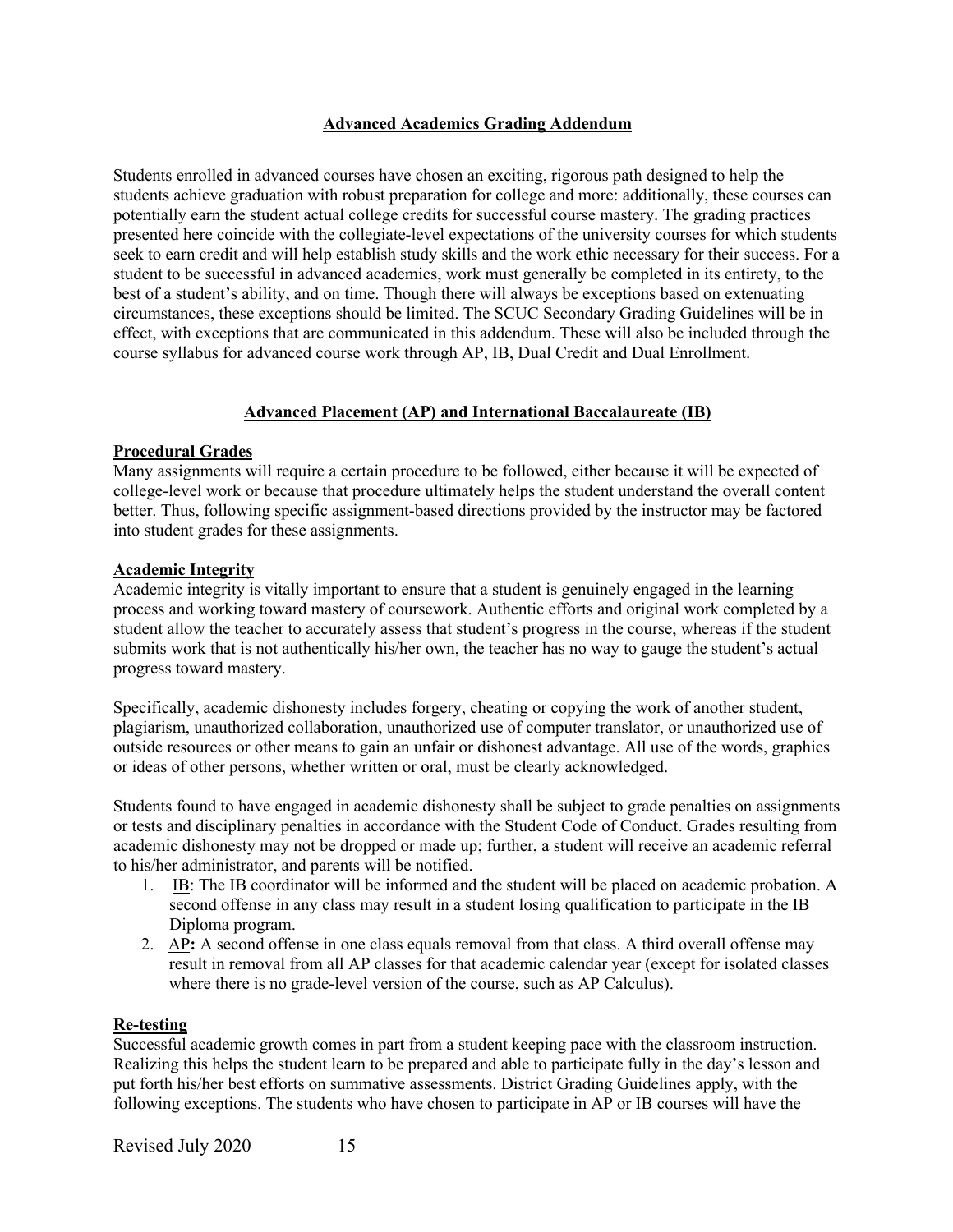opportunity to retest on one summative assignment per nine-week/grading period. Teachers may, at their discretion, determine if extenuating circumstances warrant additional opportunities to retest on additional assignments, and have discretion to establish the time allotted for the student to retest.

#### **IB Students**

Re-testing provisions are not permitted on IB-*required* assessments/components completed as part of the IB Diploma Program (for example, IAs, EEs, Orals, etc.).

#### **Exam Exemptions**

AP and IB students have the opportunity to exempt their SCUC final exam by electing to take the official AP or IB exam in an attempt to earn college credit. (AP students must take the College Board AP Exam). (IB students must take the IB Exam). This is required for each course in which the student wishes to exempt their SCUC final exam.

#### **Make-Up Work for Absences**

Partial Day Absence: If a student is present on campus for any portion of the day an assignment is due, the student is expected to turn in completed work to the teacher on the due date, prior to leaving or upon return to campus. If an extenuating circumstance arises, the teacher should be notified as soon as possible.

#### **Late Work**

To work toward mastery, students benefit greatly from keeping up with the instructional pace of the course. Turning work in on time allows a student to gain valuable and timely feedback on his/her efforts along with the rest of the class, and will enable the student to participate in meaningful classroom activities that build on prior learning/assignments. Simply put, due to the depth and acceleration of the curriculum in AP/IB courses late work can put a student at an academic disadvantage because he/she won't be able to progress with the rest of the class until caught up. It is best for the student to turn in all work on time. A student may turn work in one school day late with 70% being the maximum grade possible on the late assignment. Extenuating circumstances may occur that prevent the completion and turning in of assignments on the due date. It is the parent/guardian and/or student's responsibility to inform the teacher of any such circumstances. The teacher may grant exceptions based on these circumstances.

# **Dual Credit-Alamo Colleges**

Grading policies for dual credit courses in SCUC are aligned to the expectations of Alamo Colleges. Students enrolled in dual credit courses are considered college students while participating in their dual credit classes and may be held to more rigorous guidelines as outlined below. These guidelines reflect general practices of professors at Northeast Lakeview College that allow for collegiate course structure with instructor autonomy to adhere to their governing department at the college.

#### **Academic Integrity Violations**

Academic integrity violations cover conduct involving scholastic dishonesty to include the sale of an academic product, academic enticement or influence, academic misconduct, cheating, fabrication, collusion and plagiarism. [Click here to see the student code of conduct for Alamo Colleges.](https://www.alamo.edu/siteassets/district/about-us/leadership/board-of-trustees/policies-pdfs/section-f/f.4.2.2-procedure.pdf) Students found to have engaged in academic dishonesty shall be subject to grade penalties on assignments and tests, overall course grades and disciplinary penalties in accordance with the Student Code of Conduct. Grades resulting from academic dishonesty may not be dropped or made up; further, student will receive an academic referral to his/her administrator, and parents will be notified.

#### **Make-Up Work for Absences**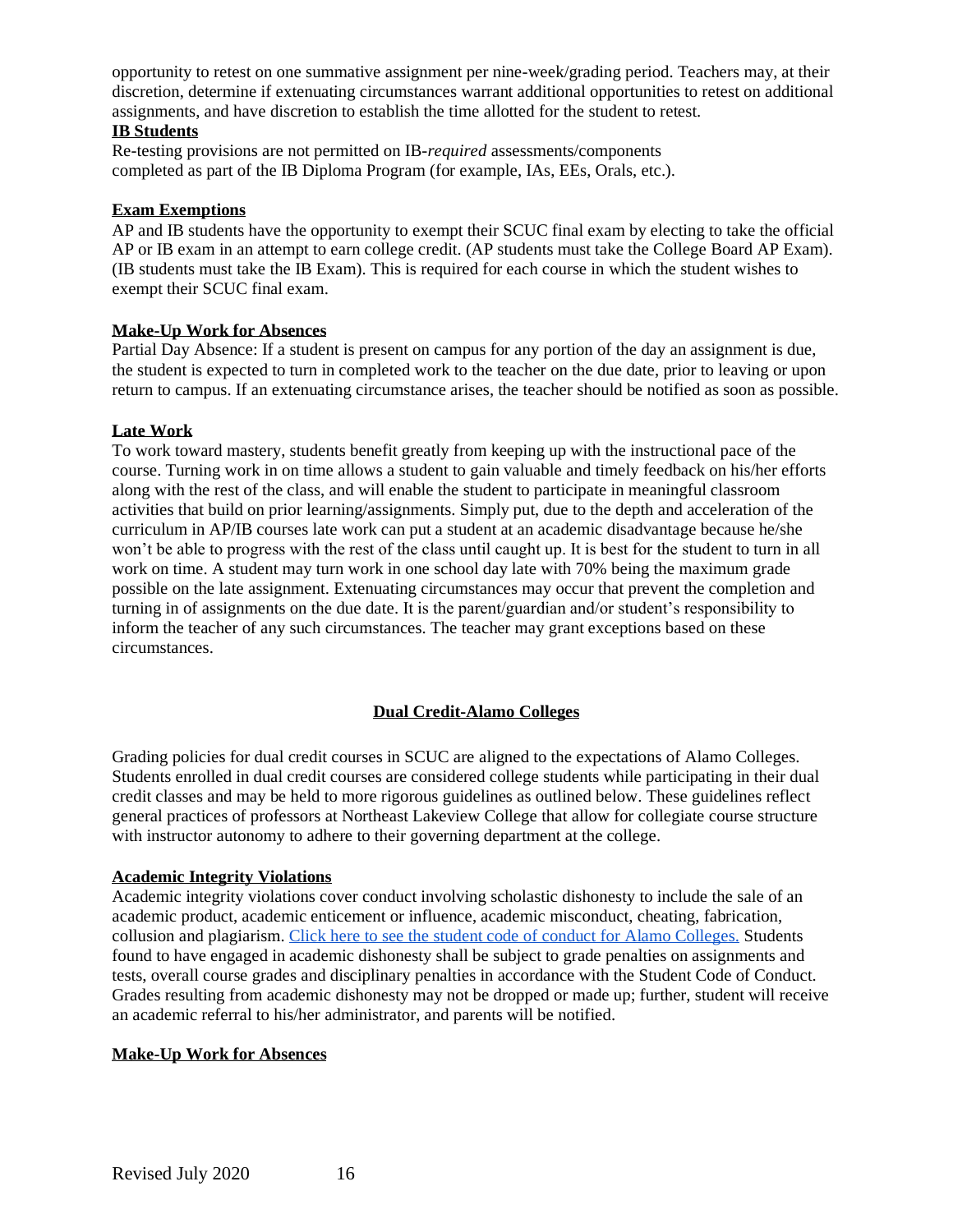Grades resulting from academic dishonesty may not be dropped or made up; further, student will receive an academic referral to his/her administrator, and parents will be notified.

#### **Make-Up Work for Absences**

Partial Day Absence: If a student is present on campus for any portion of the day an assignment is due, the student is expected to turn in completed work to the teacher on the due date, prior to leaving or upon return to campus. If an extenuating circumstance arises, the teacher should be notified as soon as possible.

# **Late Work**

Similarly to AP and IB, students benefit greatly from keeping up with the instructional pace of their courses due to the depth and acceleration of the curriculum. In dual credit courses, late work can put a student at an academic disadvantage, as they will not have the foundations needed to progress forward with the instruction provided in class. It is in the best interest for the student to turn in all work on time.

- 1. Formative Grades: A student may turn work in one school day late with 70% being the maximum grade possible on the late assignment.
- 2. Summative Grades: Late work will not be accepted for any grade that may be considered summative to include: exams, essays/process papers, projects, etc.
- 3. Extenuating circumstances may occur that prevent the completion and turning in of assignments on the due date. It is the parent/guardian and/or student's responsibility to inform the teacher of any such circumstances. The teacher may grant exceptions based on these circumstances.

# **Retesting/Corrections**

- 1. Summative Grades **-** In efforts to emulate the college environment and expectations regarding assessment, SCUC students will not be allowed to re-test or make revisions/corrections on any assessment, paper or project that will be calculated into the summative portion of the college grade unless extenuating circumstances arise. Should this occur, the student/guardian must contact the instructor immediately to communicate the situation and make arrangements at the instructor's discretion. Please review your instructor's syllabus for details on assessment as different departments within Alamo Colleges may have slight variations.
- 2. Formative Grades**-** As expected in a traditional college setting, students are encouraged to put forth their best effort on all assignments given by their dual credit instructor, as these formative assignments provide information to the instructor regarding student progress toward mastery of the curriculum. Any formative grades that are calculated into the student's college average are not eligible for corrections, revisions, or resubmission.

# **Number of Grades Required**

When enrolled in a traditional university/college setting, professors select a limited number of assignments and assessments each semester to enter into the gradebook that reflect the level of student mastery and provide a letter grade for the course. In efforts to align to collegiate practices, SCUC dual credit instructors must enter a minimum of three summative grades and four formative grades each 9 week grading period.

# **Exam Exemptions**

Midterm and Final exams are an integral component of college courses that shows student mastery of information learned throughout the duration of the course. Northeast Lakeview College requires all students to take a comprehensive assessment (Midterm/Final) at the culmination of an academic term. All SCUC dual credit students will be required to take the final exam (no exemptions) unless advised otherwise by your instructor.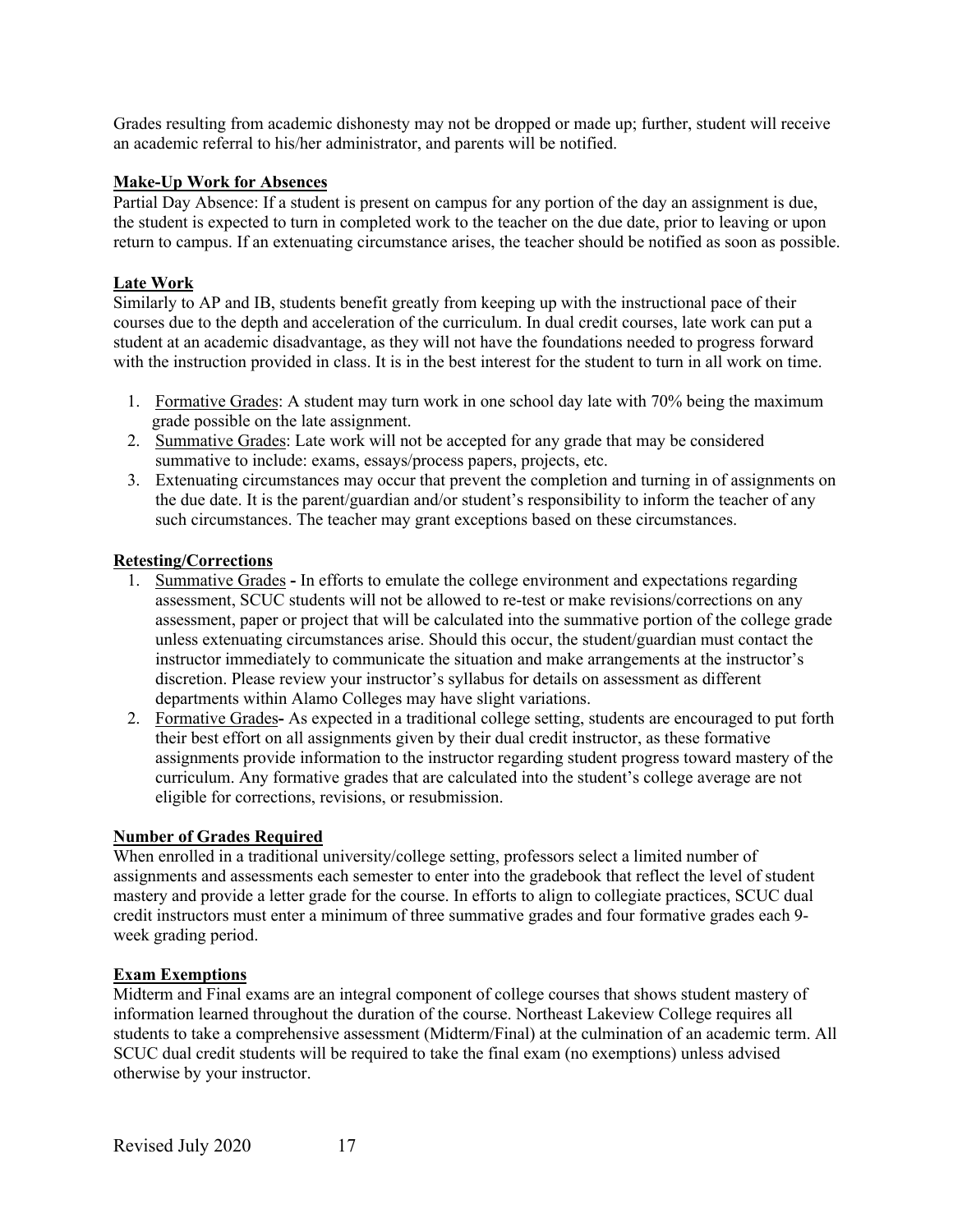# **Dual Enrollment-UT OnRamps**

OnRamps is in its concurrent enrollment approach, where students can receive both high school and college credits offered through a low-risk opportunity to experience high quality, college-level course work. OnRamps students will be awarded their high school grade through their SCUC instructor and their college grade through their Instructor of Record at UT Austin. It is quite common for the high school and college grade to vary due to the requirements of each institution.

# **Grading**

- 1. High School Grade- SCUC teachers who instruct OnRamps courses will assign grades on assignments that count toward the high school grade in the OnRamps course aligned to the SCUC Secondary Grading Guidelines.
- 2. College Grade- All OnRamps courses are required to maintain the quality and rigor of UT Austin. Each OnRamps course has an IOR who is approved by UT Austin to assign grades for the college course. Only these approved individuals have the authority to submit grades to the registrar at the university for the college grade. In order to adhere to UT Austin's policies on grading, only OnRamps IOR and their designees may evaluate student work that counts toward eligibility or enrollment in the college version of the OnRamps course. The OnRamps IOR makes final grade determinations for college-course eligibility and all college grade determinations. Please review the syllabus provided to you by your instructor to obtain further information about requirements for your specific course.

# **Academic Integrity Violations**

- 1. High School Grade- Students participating in On Ramps must adhere to the SCUC student code of conduct regarding incidences of academic dishonesty for the high school grade. The OnRamps teacher may, but is not required to, notify OnRamps staff of suspected academic integrity violations that pertain only to the high school grade/credit, and the teacher may adjudicate the violation in accordance with district or campus policies.
- 2. College Grade- OnRamps students and courses are governed by the University of Texas Student Judicial Services (SJS). OnRamps students are required to familiarize themselves with and understand the nature and consequences of academic integrity violations outlined by the University. Incidents of academic integrity violations (AIVs) that arise during an OnRamps course follow the procedures outlined in the OnRamps Academic Integrity Process shared with OnRamps Instructors. [UT Austin Academic Integrity Link](https://deanofstudents.utexas.edu/conduct/academicintegrity.php)

# **Make-Up Work for Absence**

Partial Day Absence: If a student is present on campus for any portion of the day an assignment is due, the student is expected to turn in completed work to the teacher on the due date, prior to leaving or upon return to campus. If an extenuating circumstance arises, the teacher should be notified as soon as possible.

# **Late Work**

It is strongly recommended that students put forth the utmost effort to turn in all assignments by the due date given. Turning work in on time allows a student to gain valuable and timely feedback on their efforts along with the rest of the class, and will enable the student to participate in meaningful classroom activities that build on prior learning/assignments. The policy for late work in OnRamps is as follows: